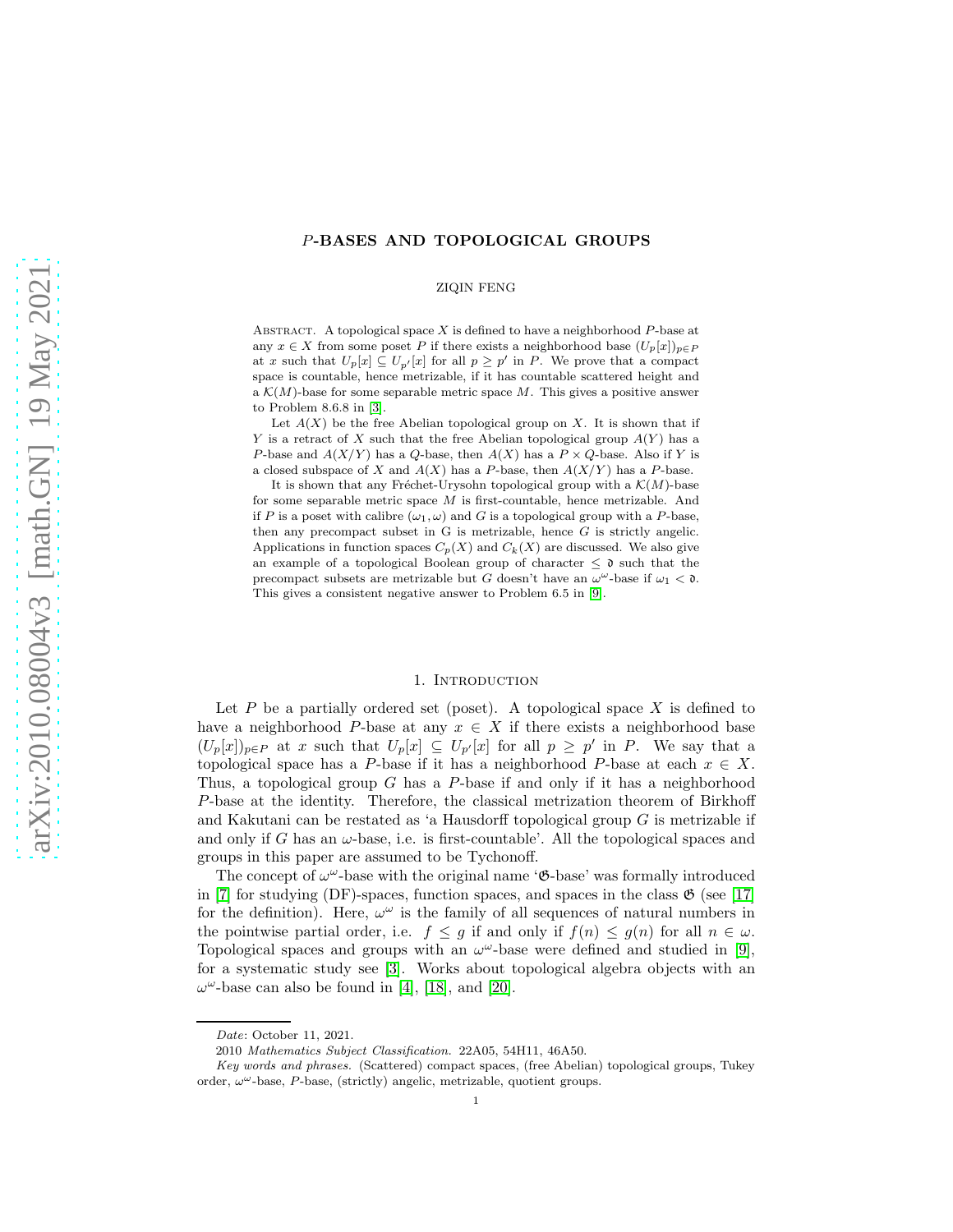2 Z. FENG

For any x in the topological space X, the collection  $\mathcal{T}_x(X)$  of open neighborhood of x is a poset in the ordering defined by  $U \leq V$  if and only if  $U \supseteq V$ . Throughout all the note, the local base at any point is considered as a poset defined in this way. To understand this poset  $\mathcal{T}_x(X)$ , it is critical to investigate its confinality. We use Tukey order to compare the cofinal complexity of posets. Tukey order [\[21\]](#page-11-7) was originally introduced, early in the 20th century, as a tool to understand convergence in general topological spaces; however it was quickly seen to have broad applicability in comparing posets. Given two directed sets  $P$  and  $Q$ , we say  $Q$  is a Tukey quotient of P, denoted by  $P \geq_T Q$ , if there is a map  $\phi : P \to Q$  carrying cofinal subsets of  $P$  to cofinal subsets of  $Q$ . It is known that a topological space  $X$ has a P-base if and only if  $\mathcal{T}_x(X) \leq_T P$  for each  $x \in X$ .

This paper is organized as follows. In Section [3,](#page-2-0) we prove that a compact space is countable, hence metrizable, if it has countable scattered height and a  $\mathcal{K}(M)$ -base for some separable metric space  $M$ . Hence this is also true for a compact space with countable scattered height and an  $\omega^{\omega}$ -base, which gives a positive answer to Problem 8.6.8 in [\[3\]](#page-11-0). It is worth mentioning that in [\[5\]](#page-11-8) the authors prove that under the assumption  $\omega_1 < \mathfrak{b}$ , any compact space with an  $\omega^{\omega}$ -base is metrizable and any scattered compact space with an  $\omega^{\omega}$ -base is countable. We also prove that  $D^2 \setminus \Delta$ is strongly dominated (see definition in Section [3\)](#page-2-0) by the Bowtie space  $B$ , here  $D$ is the double arrow space. This gives negative answer to Questions 4.4-4.13 in [\[16\]](#page-11-9).

For a Tychonoff space X, let  $A(X)$  be the free Abelian topological group over X, in the sense that there is a continuous mapping  $\sigma$  from X to  $A(X)$  such that: i)  $\sigma(X)$ topologically generates the topological group  $A(X)$ ; and ii), for every continuous mapping f from X to an Abelian group  $H$ , there is a continuous homomorphism  $\tilde{f}$  from  $A(X)$  to H such that  $\tilde{f} \circ \sigma = f$ . It is proved in [\[10\]](#page-11-10) and independently in [\[4\]](#page-11-4) that  $A(X)$  has an  $\omega^{\omega}$ -base if and only if the universal uniformity  $\mathcal{U}_X$  of X has an  $\omega^{\omega}$ -ordered base. In Section [4](#page-5-0) we study the P-bases of free Abelian topological groups through quotient spaces and quotient groups. We prove that if  $Y$  is a retract of X such that  $A(Y)$  has a P-base and  $A(X/Y)$  has a Q-base, then  $A(X)$  has a  $P \times Q$ -base. We also prove that if Y is a closed subspace of X and  $A(X)$  has a P-base, then  $A(X/Y)$  has a P-base.

In Section [5](#page-8-0) we show that any Fréchet-Urysohn topological group with a  $\mathcal{K}(M)$ base for some separable metric space  $M$  is first-countable, hence metrizable. Also, we prove that if P is a poset with calibre  $(\omega_1, \omega)$  and G is a topological group with a P-base, then any precompact subset in G is metrizable, hence,  $G$  is strictly angelic. In this section we apply our results to function spaces  $C_p(X)$  and  $C_k(X)$ . We also give an example of a topological Boolean group of character  $\leq \mathfrak{d}$  such that the precompact subsets are metrizable and G doesn't have an  $\omega^{\omega}$ -base if  $\omega_1 < \mathfrak{d}$ . This gives a consistent negative answer to Problem 6.5 in [\[9\]](#page-11-1).

# 2. Preliminaries

Given that P and Q are both Dedekind complete (every bounded subset has a least upper bound),  $P \geq_T Q$  if and only if there is a map  $\phi : P \to Q$  which is order-preserving and such that  $\phi(P)$  is cofinal in Q. Throughout the note, all the posets are Dedekind complete unless otherwise stated. If P and Q are mutually Tukey quotients, we say that P and Q are Tukey equivalent, denoted by  $P = T Q$ .

For any separable metric space  $M, \mathcal{K}(M)$  is the collection of compact subsets of  $M$  ordered by set-inclusion. Fremlin observed that if a separable metric space  $M$  is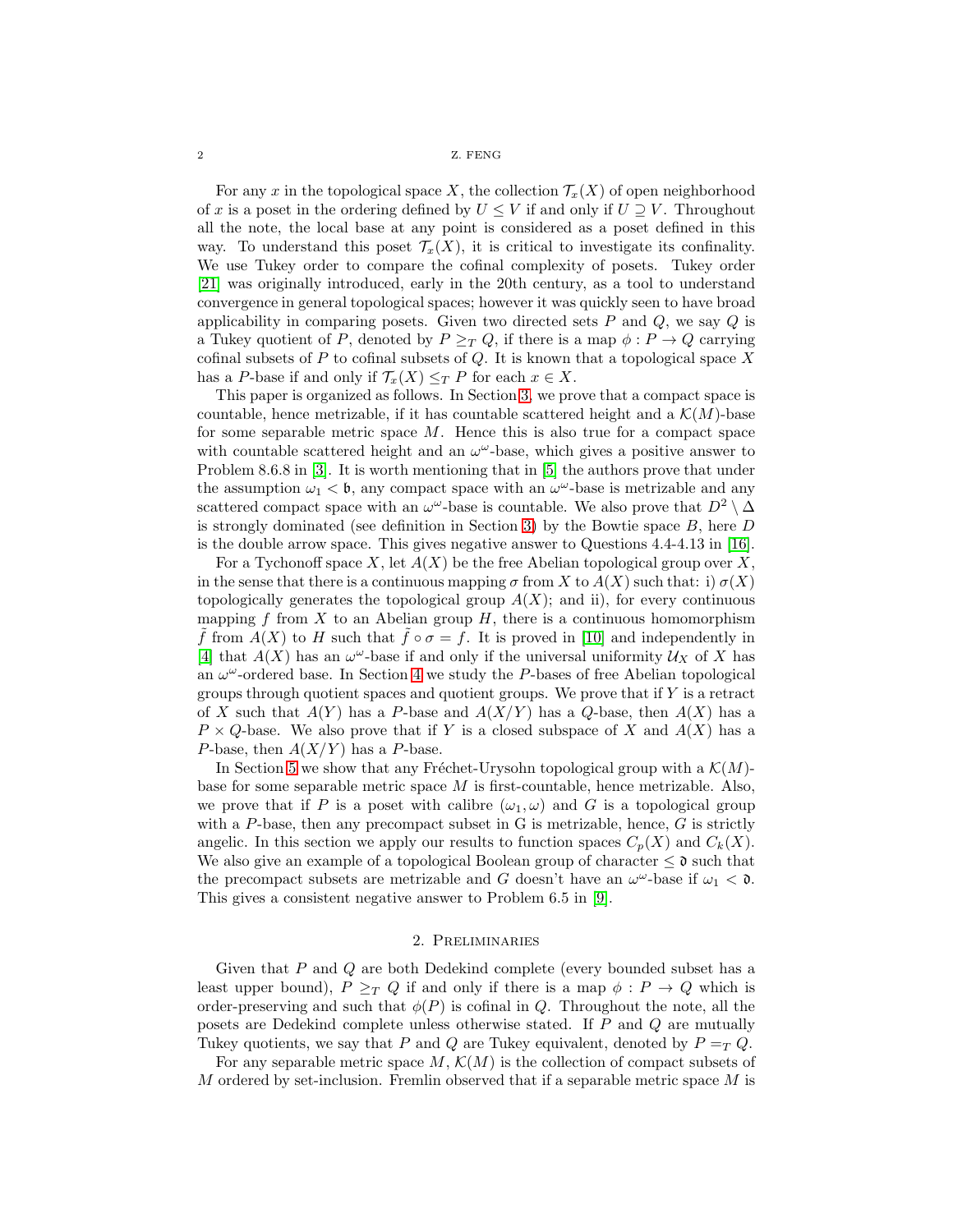locally compact, then  $\mathcal{K}(M) =_T \omega$ . Its unique successor under Tukey order is the class of Polish but not locally compact spaces. For M in this class,  $\mathcal{K}(M) =_T \omega^{\omega}$ where  $\omega^{\omega}$  is ordered by  $f \leq g$  if  $f(n) \leq g(n)$  for each  $n \in \omega$ . In [\[11\]](#page-11-11), Gartside and Mamataleshvili constructed a 2<sup>c</sup>-sized antichain in  $\mathcal{K}(\mathcal{M}) = \{ \mathcal{K}(M) : M \in \mathcal{M} \}$ where  $M$  is the class of separable metric spaces.

Let P be a directed poset, i.e., for any points  $p, p' \in P$ , there exists a point  $q \in P$ such that  $p \leq q$  and  $p' \leq q$ . A subset C of P is *cofinal* in P if for any  $p \in P$ , there exists a  $q \in C$  such that  $p \leq q$ . Then  $\text{cof}(P) = \min\{|C| : C$  is cofinal in  $P\}$ . We also define  $add(P) = min\{|Q| : Q$  is unbounded in P}. For any  $f, g \in \omega^{\omega}$ , we say that  $f \leq^* g$  if the set  $\{n \in \omega : f(n) > g(n)\}\$ is finite. Then  $\mathfrak{b} = \text{add}(\omega^\omega, \leq^*)$  and  $\mathfrak{d} = \text{cof}(\omega^{\omega}, \leq^*)$ . See [\[2\]](#page-11-12) for more information about small cardinals.

Let  $\kappa \geq \mu \geq \lambda$  be cardinals. We say that a poset P has *calibre*  $(\kappa, \mu, \lambda)$  if for every  $\kappa$ -sized subset S of P there is a  $\mu$ -sized subset  $S_0$  such that every  $\lambda$ -sized subset of  $S_0$  has an upper bound in P. We write calibre  $(\kappa, \mu, \mu)$  as calibre  $(\kappa, \mu)$ and calibre  $(\kappa, \kappa, \kappa)$  as calibre  $\kappa$ . It is known that  $\mathcal{K}(M)$  has calibre  $(\omega_1, \omega)$  for any separable metric space M, hence so does  $\omega^{\omega}$ . And if P has calibre  $(\omega_1, \omega)$  and Q is a Turkey quotient of P, then Q also has calibre  $(\omega_1, \omega)$ . Under the assumption  $\omega_1 = \mathfrak{b}, \omega_1$  is a Tukey quotient of  $\omega^{\omega}$  (see [\[19\]](#page-11-13) for the discussion of the spectrum of  $\omega^{\omega}$ ), hence  $\omega_1+1$  has an  $\omega^{\omega}$ -base. However, when  $\omega_1 < \mathfrak{b}, \omega_1$  is not a Tukey quotient of  $\omega^{\omega}$ , hence the space  $\omega_1 + 1$  doesn't have an  $\omega^{\omega}$ -base, but it has a  $\mathcal{K}(\mathbb{Q})$ -base (see [\[5\]](#page-11-8)), where Q is the space of rational numbers.

We start with some basic properties of the property calibre  $(\omega_1, \omega)$  and P-bases. For any two posets  $(P, \leq_P)$  and  $(Q, \leq_Q)$ , the ordering on  $P \times Q$  is naturally defined as follows:  $(p, q) \leq (p', q')$  if and only if  $p \leq_P p'$  and  $q \leq_Q q'$ . For  $i = 1, 2$ , let  $\pi_i$  be the projection mapping from  $P \times Q$  to P or Q respectively.

**Proposition 2.1.** If P is a poset with calibre  $(\omega_1, \omega)$  and Q is a countable poset, then  $P \times Q$  also has calibre  $(\omega_1, \omega)$ .

*Proof.* Let S be an  $\omega_1$ -sized subset of  $P \times Q$ . Then there is a  $q \in Q$  and an  $\omega_1$ sized subset S' of S such that  $\pi_2(x) = q$  for all  $x \in S'$ . Since P has calibre  $(\omega_1, \omega)$ ,  $\{\pi_1(x) : x \in S'\}$  is an  $\omega_1$ -sized subset of P, hence it has a countable subset bounded in P. Therefore, there is a countable subset of S which is bounded in  $P \times Q$ .  $\Box$ 

<span id="page-2-1"></span>**Proposition 2.2.** Suppose that X has a P-base for some poset P. If there is an open continuous mapping  $f$  from  $X$  onto  $Y$ , then  $Y$  has a  $P$ -base.

*Proof.* Fix  $y \in Y$ . Choose  $x \in f^{-1}(y)$ . Then there is a local P-base  $\{U_p[x] : p \in P\}$ at x. We claim that  $\{f(U_p[x]) : p \in P\}$  is a local P-base at y. Clearly  $f(U_p[x])$ is an open neighborhood of  $y$  since  $f$  is open. For any open neighborhood  $V$  of y,  $f^{-1}(V)$  is an open neighborhood of x. Therefore, there is a  $p \in P$  such that  $U_p[x] \subseteq f^{-1}(V)$ , i.e.,  $f(U_p[x]) \subseteq V$ .

# 3. (Scattered) Compact Spaces

<span id="page-2-0"></span>We recall that a topological space  $X$  is scattered if each non-empty subspace of X has an isolated point. The complexity of a scattered space can be determined by the scattered height.

For any subspace  $A$  of a space  $X$ , let  $A'$  be the set of all non-isolated points of A. It is straightforward to see that A' is a closed subset of A. Let  $X^{(0)} = X$  and define  $X^{(\alpha)} = \bigcap_{\beta < \alpha} (X^{(\beta)})'$  for each  $\alpha > 0$ . Then a space X is scattered if  $X^{(\alpha)} = \emptyset$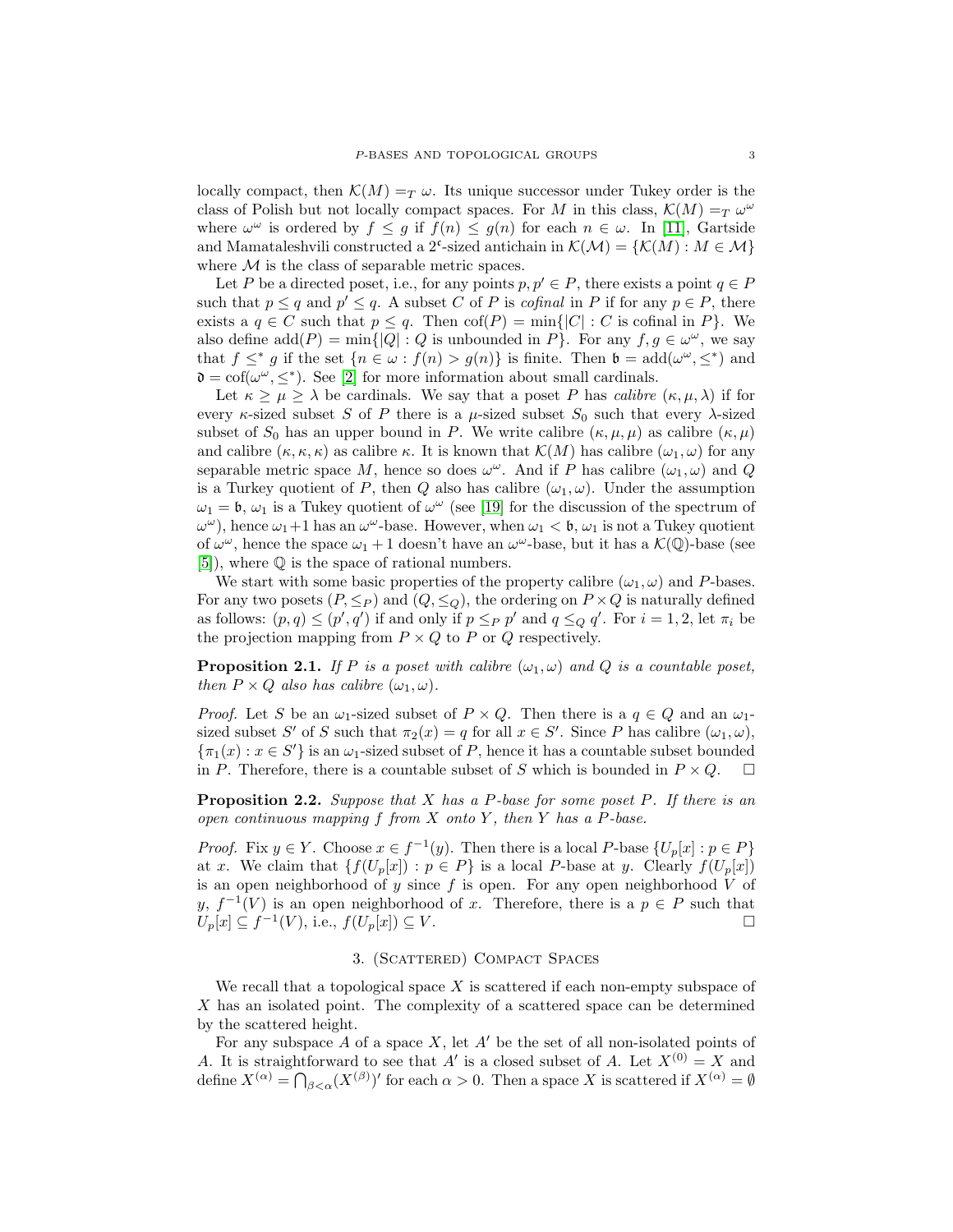for some ordinal  $\alpha$ . If X is scattered, there exists a unique ordinal  $h(x)$  such that  $x \in X^{(h(x))} \setminus X^{(h(x)+1)}$  for each  $x \in X$ . The ordinal  $h(X) = \sup\{h(x) : x \in X\}$ is called the scattered height of X and is denoted by  $h(X)$ . It is known that any compact scattered space is zero-dimensional. Also, it is straightforward to show that for any compact scattered space X,  $X^{(h(X))}$  is a non-empty finite subset.

Let X be a compact space. If X has an  $\omega^{\omega}$ -base and finite scattered height, then  $X$  is proved in  $[3]$  to be countable, hence metrizable. It is proved in  $[5]$  that the same result also holds if  $X$  has finite scattered height and a  $P$ -base for some poset P with calibre  $(\omega_1, \omega)$ . The compact space  $\omega_1 + 1$  has an  $\omega^{\omega}$ -base under the assumption  $\omega_1 < \mathfrak{b}$ . The authors in [\[5\]](#page-11-8) proved that if  $\omega_1 < \mathfrak{b}$  any compact scattered space is countable, hence metrizable. Hence it is natural to ask, as in [\[3\]](#page-11-0), whether a compact space X is metrizable in ZFC if it has an  $\omega^{\omega}$ -base and *countable* scattered height. Next, we give a positive answer to this question by proving a more general result.

Proposition 3.1. Any compact space is countable, hence metrizable, if it has a countable scattered height and a  $\mathcal{K}(M)$ -base, where M is a separable metric space.

*Proof.* Let X be a compact space with countable scattered height  $\alpha$  and a  $\mathcal{K}(M)$ base for some separable metric space X. We'll prove by induction on  $\alpha$ .

Assume any compact space with scattered height  $\beta$  is countable for any  $\beta < \alpha$ . Without loss of generality, we assume that  $X^{(\alpha)}$  is a singleton, denoted by  $x^*$ . For any open neighborhood U of  $x^*$ ,  $X \setminus U$  is a scattered compact space with scattered height  $\lt \alpha$ , hence is countable. So it is sufficient to prove that X is first-countable at  $x^*$ .

In [\[5\]](#page-11-8), the authors prove that any compact space with countable tightness and a  $\mathcal{K}(M)$ -base is first-countable where M is a separable metric space. Hence it suffices to prove that X has countable tightness. For each  $x \in X \setminus \{x^*\}$  there is a clopen neighborhood  $U_x$  of x such that  $U_x \cap X^{(h(x))} = \{x\}$  since any scattered compact space is zero-dimensional. Clearly  $U_x$  is a compact space with scattered height  $\lt \alpha$ . By the inductive assumption  $U_x$  is countable. So X has countable tightness at any  $x \text{ in } X \setminus \{x^*\}.$ 

Next, we prove that X has countable tightness at  $x^*$ . Let B a subset of  $X \setminus \{x^*\}$ with  $x^* \in \overline{B}$ . Let  $\beta_* = \sup\{\gamma : X^{(\gamma)} \cap (\overline{B} \setminus \{x^*\}) \neq \emptyset \text{ and } \gamma < \alpha\}$ . We will show there is a countable subset  $C \subseteq B$  such that  $x^* \in \overline{C}$  in two cases: 1)  $\alpha$  is a limit ordinal; and 2)  $\alpha$  is a successor.

Firstly, we assume that  $\alpha$  is a limit ordinal. If  $\beta_* < \alpha$ , then  $\overline{B}$  is a compact space with scattered height  $\leq \beta_* + 1$ , hence it is countable. Then  $C = B$  works. Suppose  $\beta_* = \alpha$ . Then there exists a confinal sequence  $\gamma_n$  in  $\alpha$  such that  $X^{(\gamma_n)} \cap (\overline{B} \setminus \{x^*\}) \neq 0$  $\emptyset$ . For each n, pick  $x_n \in X^{(\gamma_n)} \cap (\overline{B} \setminus \{x^*\})$ . Since X is compact,  $x^*$  is in the closure of  $\{x_n : n \in \omega\}$ . For each  $n \in \omega$ , let  $C_n$  be a countable subset of B such that  $x_n \in C_n$ . Therefore  $C = \bigcup \{C_n : n \in \omega\}$  works.

From now on, we assume that  $\alpha$  is a successor and let  $\alpha_{-}$  be the ordinal such that  $\alpha = \alpha_{-} + 1$ . Note that  $X^{(\alpha_{-})}$  is a compact space with scattered height 1, hence it is countable. If  $\beta_* < \alpha_-$ , then the closure of B is a compact space with scattered height  $\lt \alpha$ . Hence  $\overline{B}$  is countable, so is B. Then let  $C = B$  which is clearly countable.

Suppose  $\beta_* = \alpha_-$ . If  $X^{(\alpha_-)} \cap \overline{B}$  is finite, choose a clopen neighborhoood U of x<sup>\*</sup> such that  $U \cap (X^{(\alpha_-)} \cap \overline{B}) = \{x^*\}.$  Then  $U \cap \overline{B}$  is a compact subspace with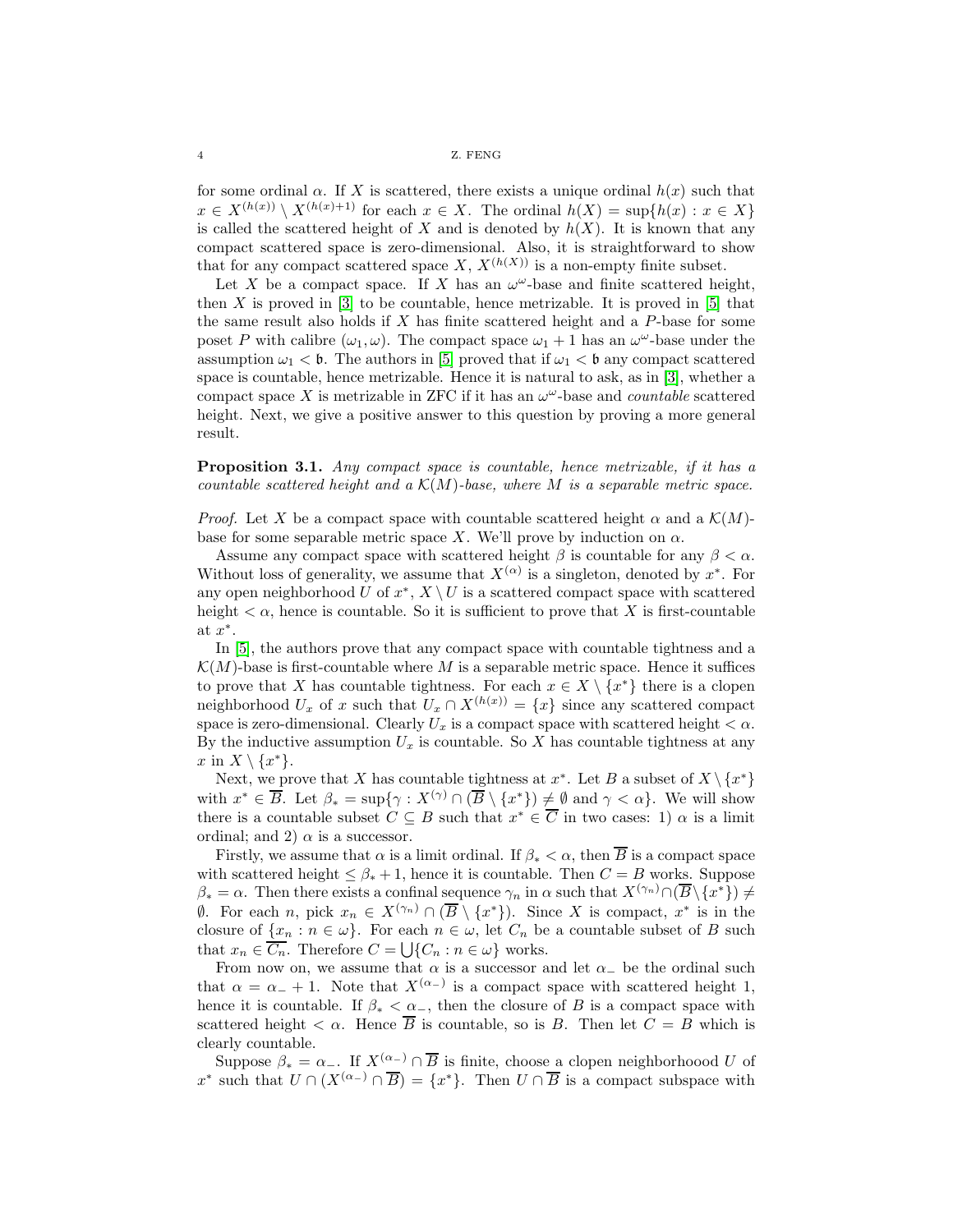scattered height <  $\alpha$ , hence countable. Therefore,  $C = U \cap B$  works. If  $X^{(\alpha_-)} \cap \overline{B}$ is infinite, list it as  $\{x_n : n \in \omega\}$ ; clearly  $x^* \in \overline{\{x_n : n \in \omega\}}$  since X is compact. By the inductive assumption, we can pick a countable subset  $C_n$  of B such that  $x_n$  is in the closure of  $C_n$ . Then  $C = \bigcup C_n$  is a countable subset of B with  $x^*$  in the closure of C. This finishes the proof.  $\square$ 

The corollary below answers Problem 8.6.8 in [\[3\]](#page-11-0) affirmatively.

Corollary 3.2. A compact space is countable (hence metrizable) if and only if it has countable scattered height and an  $\omega^{\omega}$ -base.

We don't know the answer to the following question. The answer is proved to be positive in [\[5\]](#page-11-8) if the space has a finite scattered height.

**Question 3.3.** Let P be a poset with cablire  $(\omega_1, \omega)$  and X a compact space with a P-base. Is X countable if X has a countable scattered height?

We say a space Z is dominated by Y if there exists a family  $\mathcal{D} = \{D_K :$  $D_K$  is a compact subset of Z and K is a compact subset of Y } such that  $Z = \bigcup \mathcal{D}$ and  $D_K \subset D_L$  if  $K \subset L$ . Furthermore, Z is said to be strongly dominated by Y if the family  $D$  is also confial in  $\mathcal{K}(Z)$ . It is shown that any compact space X with  $X^2 \setminus \Delta$  being dominated by  $\mathbb Q$  is metrizable in [\[6\]](#page-11-14) and the same result holds for a compact space X with  $X^2 \setminus \Delta$  being dominated by M for some separable metric space M, see [\[15\]](#page-11-15), here  $\Delta = \{(x, x) : x \in X\}$ . Questions 4.4-4.13 in [\[16\]](#page-11-9) ask whether a compact space X is metrizable if  $X^2 \setminus \Delta$  is dominated by other topological space. The following example answers these questions negatively.

## <span id="page-4-0"></span>Example 3.4. (Gartside) Let B denote the Bowtie space.

Then  $\mathcal{K}(B) =_T [\mathfrak{c}]^{<\omega}$ . Hence for every compact space, X, of weight  $\leq \mathfrak{c}$ , we have  $\mathcal{K}(B) \geq_T \mathcal{K}(X^2 \setminus \Delta).$ 

In particular, there is a  $\sigma$ -compact cosmic space,  $B$ , which strongly dominates  $D^2 \setminus \Delta$ , where D is the Double Arrow space – a compact, first countable but nonmetrizable space.

*Proof.* Let  $B$  be the standard Bowtie space obtained by refining the Euclidean topology on  $\mathbb{R}^2$  by declaring sets of the form  $B(x, s) = \{(x, 0)\} \cup \{(x', y) : |y| <$  $s|x-x'|$  to be open for all  $x, s \in \mathbb{R}$  with  $s > 0$ .

Let  $K_0 = \{(a, b) : a \in [-1, 1], b = a^2\}$ . Observe that  $K_0$  is a compact subset of B. For each x in R, let  $K_x$  be  $K_0$  translated to  $(x, 0)$ , i.e.,  $K_x = \{(x, y) : (x, y) =$  $(x, 0) + (a, b)$  for some  $(a, b) \in K_0$ .

Then  $\mathcal{C} = \{K_x : x \in \mathbb{R}\}\$  has size c but no infinite subfamily has an upper bound in  $\mathcal{K}(B)$ , i.e., has union whose closure is compact. To see this, suppose for a contradiction that infinite family of  $K_x$ 's is contained in a compact set, say  $K_\infty$ . Note that the set of corresponding  $x$ 's in  $\mathbb R$  is infinite and has compact closure. Passing to a subset we may suppose that we have an infinite family of  $K_{x_n}$ 's where the  $x_n$ 's are (without loss of generality) an increasing sequence in  $\mathbb R$  converging to some  $x_{\infty}$ . But now, for each n,  $K_{x_n}$  meets the line  $\{x_{\infty}\}\times\mathbb{R}$  in exactly one point, say  $(x_{\infty}, y_n)$ . And now we see that  $\{(x_{\infty}, y_n) : n \in \mathbb{N}\}\)$  is an infinite closed discrete subset of compact  $K_{\infty}$  – contradiction.

Hence  $\mathcal{K}(B)$  does not have calibre  $(c, \omega)$ . Then  $\mathcal{K}(B) \geq_T [c]^{<\omega}$  by [\[19,](#page-11-13) Lemma 11]. As  $\mathcal{K}(B)$  has size c, clearly  $\mathcal{K}(B) =_T [c]^{<\omega}$ .

Let X be a compact space with  $w(X) \leq \mathfrak{c}$ . Then  $\mathcal{K}(X^2 \setminus \Delta)$  has cofinality no more than  $\mathfrak c$  (because it is order isomorphic to the neighborhoods of the diagonal,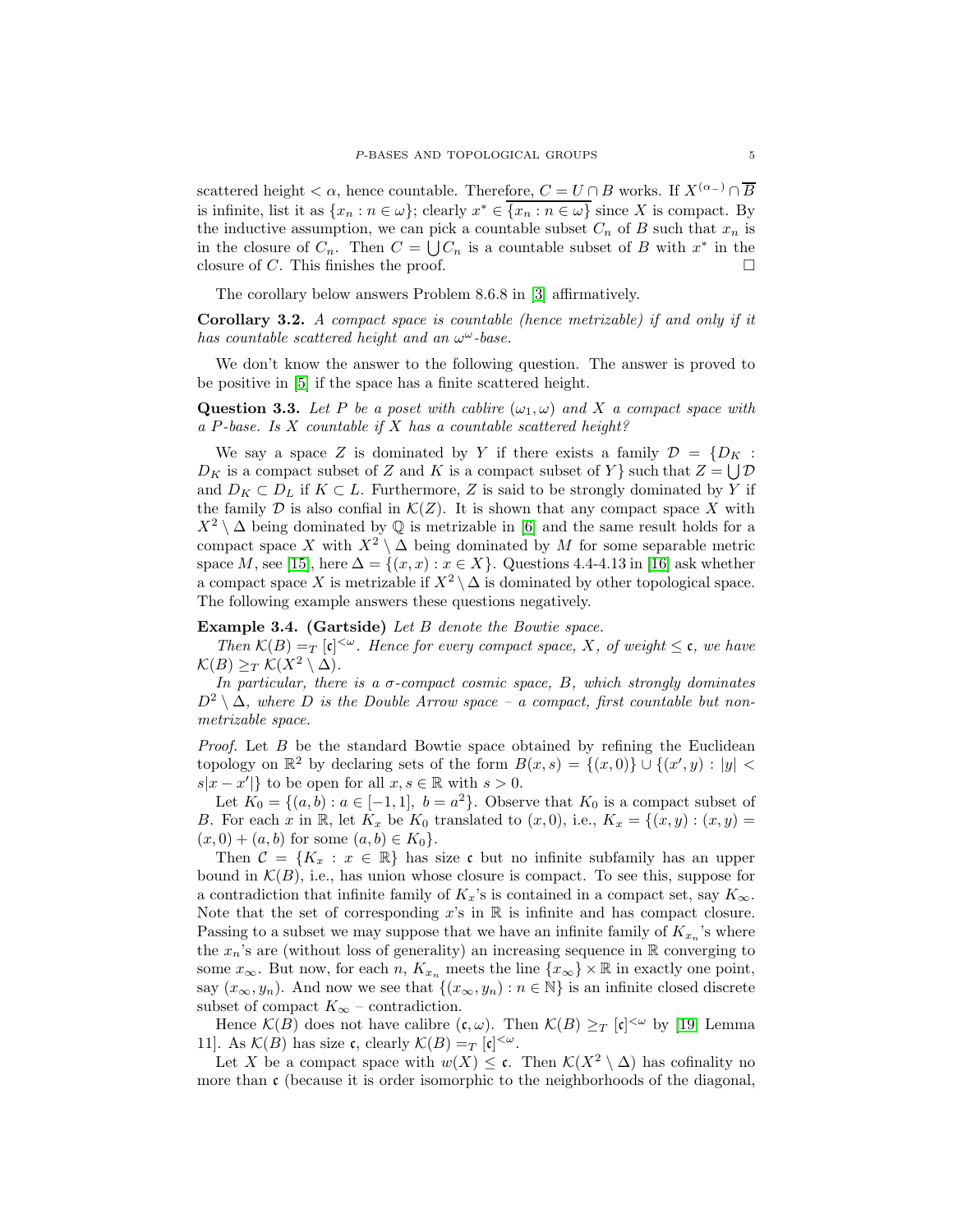#### 6 Z. FENG

and a cofinal family of these comes from finite covers by basic open sets). Then by [\[19,](#page-11-13) Lemma 6],  $[\mathfrak{c}]^{<\omega} \geq_T \mathcal{K}(X^2 \setminus \Delta)$ , hence  $\mathcal{K}(B) \geq_T \mathcal{K}(X^2 \setminus \Delta)$ . Therefore  $X^2 \setminus \Delta$ is strongly dominated by the Bowtie space  $B$ .

## 4. Free Abelian Topological Groups

<span id="page-5-0"></span>A property  $\mathcal P$  is said to be a *three-space property* if for every topological group G and a closed normal subgroup H of G both H and  $G/H$  having P implies that G has P. It is a classical result that having an  $\omega$ -base is a three-space property (see [\[1\]](#page-11-16)). The authors ask in [\[9\]](#page-11-1) whether having an  $\omega^{\omega}$ -base is a three-space property. We will start with a sufficient condition on  $(G, H)$  which guarantees that G has an  $\omega^{\omega}$ -base if both H and  $G/H$  have an  $\omega^{\omega}$ -base.

Definition 4.1. Let G be a topological group and H a closed normal subgroup of G. We say that  $(G, H)$  is a good pair if there is a mapping p from a local base  $\beta$ at the identity in H to the topology on G such that:

- i)  $p(B) \cap H = B$  for any  $B \in \mathcal{B}$ ;
- ii) for any  $B, B' \in \mathcal{B}, p(B)^2 \subseteq p(B')$  if  $B^2 \subseteq B'$ .
- iii) for any  $B, B' \in \mathcal{B}, p(B)^{-1} \subseteq p(B')$  if  $B^{-1} \subseteq B'$ .

Our next result shows that if  $H$  is a metrizable closed normal subgroup of  $G$ , then  $(G, H)$  is a good pair. The proof is straightforward.

<span id="page-5-1"></span>**Proposition 4.2.** Let G be a topological group with the identity e. If  $H$  is a closed normal subgroup of G such that  $\mathcal{T}_H(e) \leq_T \omega$ , then  $(G, H)$  is a good pair.

<span id="page-5-2"></span>**Theorem 4.3.** Let G be a topological group and H a closed normal subgroup of G such that  $(G, H)$  is a good pair. Suppose that P, Q, and R are Dedekind-complete posets such that  $P \times Q \leq_T R$ . If H has a P-base and  $G/H$  has a Q-base, then G has an R-base.

*Proof.* Let  $\phi$  be an order-preserving mapping from R to  $P \times Q$  such that  $\phi(R)$  is cofinal in  $P \times Q$ . Let e be the identity element in G.

Since  $(G, H)$  is a good pair and H has a P-base, there is a collection  $\{W_p : p \in P\}$ of open neighborhoods of e in G such that: i)  $\{W_p \cap H : p \in P\}$  is a P-base of H; ii) if  $(W_p \cap H)^2 \subset W_{p'}$  then  $W_p^2 \subset W_{p'}$ ; and iii) if  $(W_p \cap H)^{-1} \subset W'_p \cap H$  then  $W_p^{-1} \subset W_{p'}$ . Let  $\{V_q : q \in Q\}$  be a symmetric  $Q$ -base of  $G/H$ . Let q be the quotient mapping from G to  $G/H$ . For each  $r \in R$ , define  $U_r = W_{\pi_1(\phi(r))} \cap q^{-1}(V_{\pi_2(\phi(r))})$ . By the order-preserving property of  $\phi$ , it is straightforward to verify that  $U_r \supset U_{r'}$ given  $r \leq r'$ .

We show that  $\mathcal{U} = \{U_r : r \in R\}$  is a base for G. Take an open neighborhood U of the identity element  $e$ . Then, we pick an open symmetric neighborhood  $V$  of the unit such that  $VV \subset U$ . Fix  $p_1 \in P$  such that  $W_{p_1} \cap H \subset V$ . By conditions ii) and iii) above, there exists a  $p_2 \in P$  such that  $p_2 \geq p_1$  and  $W_{p_2}^{-1}W_{p_2} \subset W_{p_1}$ . Pick  $q_1 \in Q$  such that  $q(V_{q_1}) \subset q(V \cap W_{p_2})$ . Since  $\phi(R)$  is cofinal in  $P \times Q$ , there exists an  $r \in R$  such that  $\pi_1(\phi(r)) \geq p_2$  and  $\pi_2(\phi(r)) \geq q_1$ .

We claim that  $U_r \subset U$ . Pick  $g \in U_r$ . By the definition of  $U_r$  and the choice of  $r, g \in W_{p_2}$  and  $g \in q^{-1}(V_{\pi_2(\phi(r))}) \subset V_{q_1} \cdot H \subseteq V \cap W_{p_2} \cdot H$ . Hence  $g = ab$  for some  $a \in V \cap W_{p_2}$  and  $b \in H$ . Therefore  $b = a^{-1}g \in W_{p_2}^{-1}W_{p_2} \subset W_{p_1}$ . Finally, we obtain that  $g \in (V \cap W_{p_2}) \cdot (W_{p_1} \cap H) \subset V \cdot V \subset U$ .

Therefore,  $U$  is an R-base for the topological group G.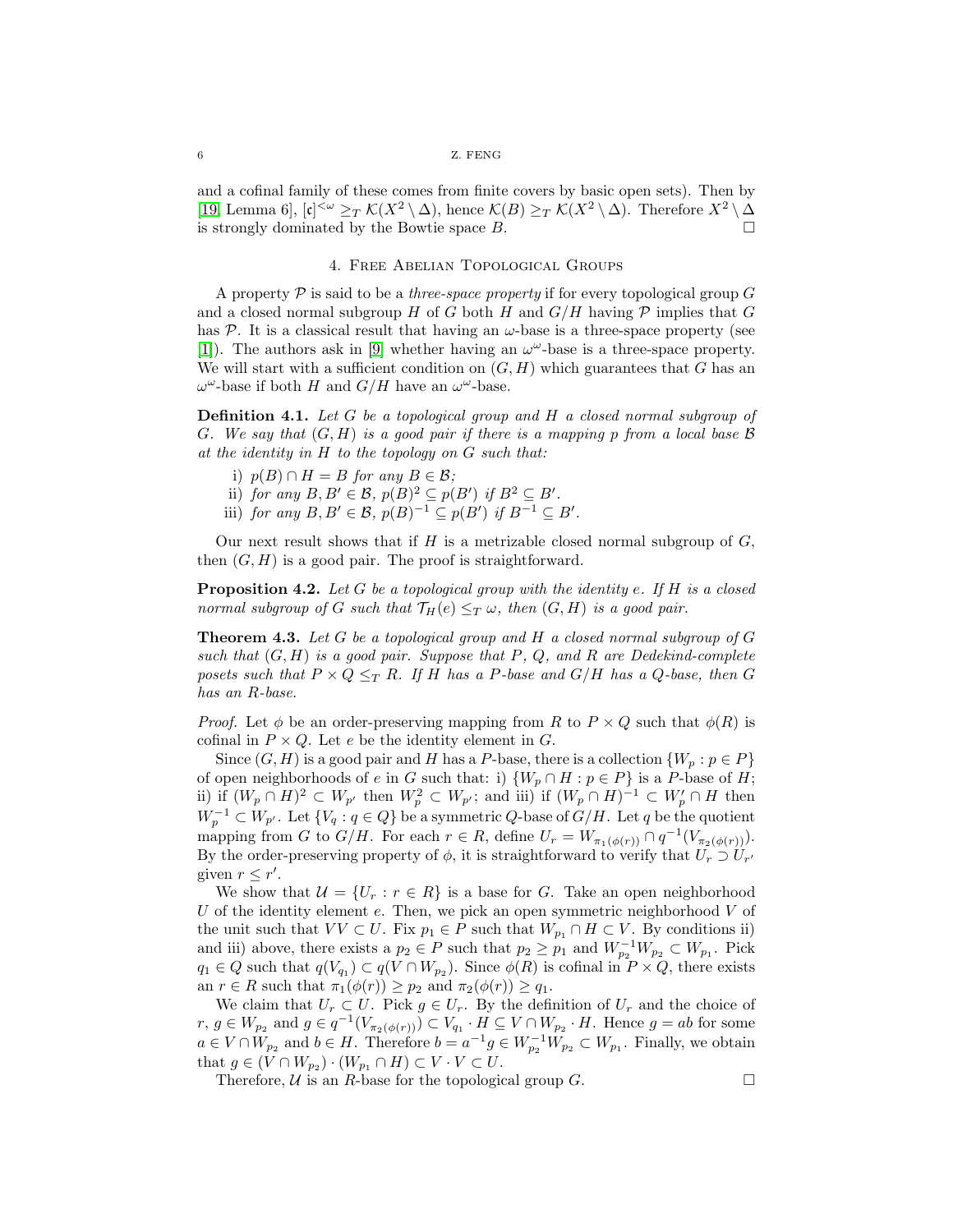Therefore, if H is a metrizable closed normal subgroup of  $G, (G, H)$  is a good pair by Proposition [4.2.](#page-5-1) Let M be any noncompact separable metric space. Note that  $\mathcal{K}(M) \geq_T \mathcal{K}(M) \times \omega$ . Then if  $G/H$  has a  $\mathcal{K}(M)$ -base, then G has a  $\mathcal{K}(M)$ -base. The case  $M = \omega^{\omega}$  is proved in [\[9,](#page-11-1) Proposition 2.9].

Next we discuss good pairs of the form  $(A(X), A(Y, X))$ , where  $A(Y, X)$  is the subgroup of  $A(X)$  generated by Y. It is shown in [\[1,](#page-11-16) Theorem 7.4.5] that  $A(Y, X)$ is a closed subgroup of  $A(X)$  if Y is a closed subspace of X. Also, if Y is a retract of X, then  $A(Y, X)$  is topologically isomorphic to  $A(Y)$ , in which case we consider them to be same.

<span id="page-6-0"></span>Proposition 4.4. Let G be a topological group and H a closed normal subgroup of G. If there is a continuous homomorphism from G to H whose restriction on H is *identity mapping,*  $(G, H)$  *is a good pair.* 

*Proof.* Let  $\phi$  be a continuous homomorphism from G to H such that  $\phi(h) = h$ given  $h \in H$ . Fix a local base B of the identity in H. For each  $B \in \mathcal{B}$ , define  $p(B) = \phi^{-1}(B)$ . It is clear that  $p(B) \cap H = B$  for each  $B \in \mathcal{B}$  since  $\phi(h) = h$  for any  $h \in H$ .

Pick  $B, B' \in \mathcal{B}$  such that  $B^2 \subseteq B'$ . Choose g and g' in  $p(B)$ . We show that  $g \cdot g' \in p(B)$ . By the definition of  $p(B)$ , there exists  $h, h' \in B$  such that  $\phi(g) = h$ and  $\phi(g') = h'$ . Hence  $\phi(g \cdot g') = \phi(g) \cdot \phi(g') = h \cdot h' \in B'$ . Therefore,  $g \cdot g' \in$  $\phi^{-1}(B') = p(B').$ 

Pick  $B, B' \in \mathcal{B}$  such that  $B^{-1} \subset B'$ . Choose  $g \in p(B)$ . Then there exists  $h \in B$ such that  $\phi(g) = h$ , then  $\phi(g^{-1}) = h^{-1}$ . Since  $B^{-1} \subset B'$ ,  $\phi(g^{-1}) = h^{-1} \in B'$ , i.e.,  $g^{-1} \in p(B')$ . This finishes the proof.

**Proposition 4.5.** Let  $X$  be a Tychonoff space and  $Y$  a retract of  $X$ . Then  $(A(X), A(Y, X))$  is a good pair.

*Proof.* Since Y is a retract of X, Y is a closed subspace of X. By Theorem 7.4.5 in [\[1\]](#page-11-16),  $A(Y, X)$  is a closed subgroup of  $A(X)$ .

Let f be a continuous mapping from X to Y such that  $f(y) = y$  for each  $y \in Y$ . By Corollary 7.1.9 in [\[1\]](#page-11-16),  $f$  admits an extension to a continuous homomorphism  $A(f)$  from  $A(X)$  to  $A(Y)$ . Clearly for any  $h \in A(Y)$ ,  $A(f)(h) = h$ . The identity mapping from  $A(Y)$  to  $A(Y, X)$  is a topological isomorphism. Hence, we obtain a continuous homomorphism from  $A(X)$  to  $A(Y, X)$  whose restriction on  $A(Y, X)$  is the identity mapping. By Proposition [4.4,](#page-6-0)  $(A(X), A(Y, X))$  is a good pair.

Let Y be a closed subspace of X. Define an equivalence relation  $\sim$  on X by  $x \sim y$ if and only if  $x, y \in Y$ . We denote the quotient space  $X/\sim$  by  $X/Y$ ; there is a canonical quotient mapping from X to  $X/Y$ . We denote the equivalence class [y] for any  $y \in Y$  by [Y] which clearly is a retract of  $X/Y$ . So in the following discussion, we use  $A([Y])$  to represent the subgroup  $A([Y], X/Y)$ . Next, we investigate the relations of  $A(X)$ ,  $A(Y)$ , and  $A(X/Y)$  in terms of P-bases.

<span id="page-6-1"></span>**Proposition 4.6.** Let Y be a closed subspace of a Tychonoff space  $X$ . Then  $A(X/Y)/A([Y])$  is topologically isomorpic to  $A(X)/A(Y, X)$ .

*Proof.* Let f be the quotient map from X to  $X/Y$ . By Corollary 7.1.9 in [\[1\]](#page-11-16), f admits an extension to an open continuous homomorphism  $A(f)$  from  $A(X)$  to  $A(X/Y)$ . The canonical mapping  $\pi$  from  $A(X/Y)$  to  $A(X/Y)/A([Y])$  is an open continuous mapping. Hence we obtain an open continuous mapping  $\phi = \pi \circ A(f)$ from  $A(X)$  to the quotient group  $A(X/Y)/A([Y])$ .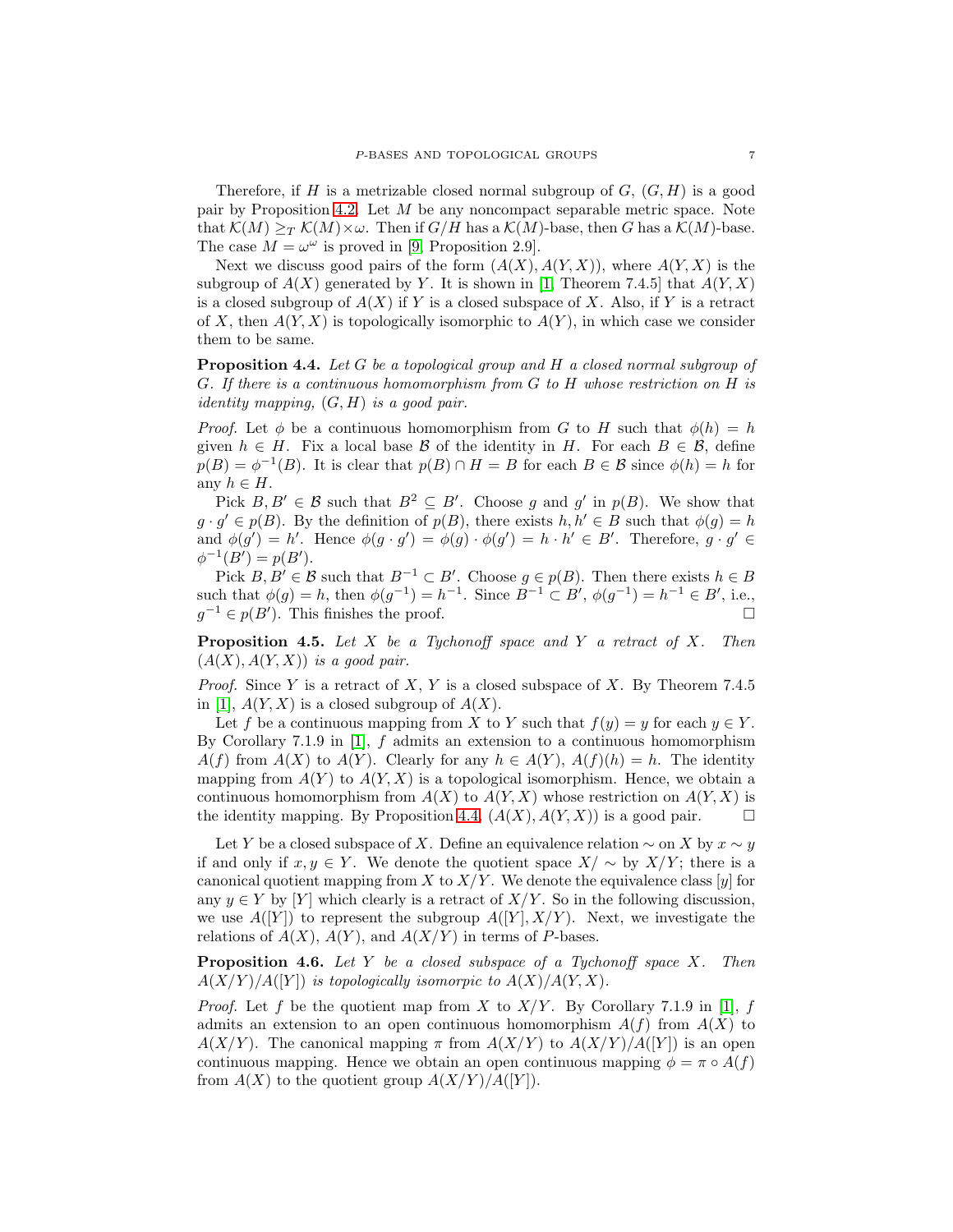Let e be the identity in  $A(X/Y)/A([Y])$ . Clearly,  $\phi^{-1}(e) = A(Y, X)$ . Then by Theorem 1.5.13 in [\[1\]](#page-11-16),  $A(X)/A(Y, X)$  is topologically isomorpic to  $A(X/Y)/A([Y])$ .  $\Box$ 

<span id="page-7-0"></span>**Theorem 4.7.** Let Y be a closed subspace of a Tychonoff space  $X$ . If the free Abelian group  $A(X)$  has a P-base, then  $A(X/Y)$  also has a P-base.

*Proof.* Since Y is closed, the subgroup  $A(Y, X)$  is closed and normal. The canonical mapping from  $A(X)$  to  $A(X)/A(Y, X)$  is open, continuous, and onto. Then by Proposition [2.2,](#page-2-1)  $A(X)/A(Y, X)$  has a P-base. By Proposition [4.6,](#page-6-1)  $A(X/Y)/A(Y)$ has a P-base. Note that  $A([Y])$  is a discrete subspace of  $A(X/Y)$ . So  $(A(X/Y), A([Y]))$ is a good pair by Proposition [4.2.](#page-5-1) Applying Theorem [4.3,](#page-5-2)  $A(X/Y)$  has a  $1 \times P$ -base, i.e., a P-base.  $\square$ 

The following example is a direct application of Theorem [4.7.](#page-7-0)

**Example 4.8.** Let  $S_n = \{x_{m,n} : m \in \omega\} \cup \{x_n\}$  be a nontrivial convergent sequence with  $x_n$  being the limit point for each n and let T be the topological sum of the family  $\{S_n : n \in \omega\}$ . Note that T is a metrizable space whose subspace of non-isolated points is  $\sigma$ -compact. Hence by Theorem 1.2 in [\[4\]](#page-11-4), the free Abelian group  $A(T)$  has an  $\omega^\omega\operatorname{-base}.$ 

Let  $S_{\omega}$  be the quotient space of T obtained by identifying all the limit points to a singleton. Then by Theorem [4.7,](#page-7-0)  $A(S_{\omega})$  has an  $\omega^{\omega}$ -base.

We don't know whether the same result holds for free topological groups.

**Question 4.9.** Let Y be a closed subspace of a Tychonoff space X. Suppose that the free group  $F(X)$  has a P-base. Does  $F(X/Y)$  have a P-base?

Next we show that if Y is a retract of X, then the bases of  $A(Y)$  and  $A(X/Y)$ at the identity are both Turkey quotients of some base of  $A(X)$  at identity.

**Theorem 4.10.** Suppose that  $P$ ,  $Q$ , and  $R$  are Dedekind-complete posets such that  $P \times Q \leq_T R$ . Let X be a Tychonoff space and Y a retract of X.

If  $A(Y)$  has a P-base and  $A(X/Y)$  have a Q-base, then  $A(X)$  has an R-base.

*Proof.* Because Y is a retract of X,  $(A(X), A(Y, X))$  is a good pair by Proposi-tion [4.4.](#page-6-0) So it is sufficient to show that  $A(X)/A(Y, X)$  has a Q-base. Then  $A(X)$ has an R-base by Theorem [4.3.](#page-5-2)

Next we show that  $A(X)/A(Y, X)$  has a Q-base. Since  $A(X/Y)$  have a Qbase and the canonical mapping  $\pi$  from  $A(X/Y)$  to  $A(X/Y)/A([Y])$  is an open continuous mapping,  $A(X/Y)/A([Y])$  has a Q-base by Proposition [2.2.](#page-2-1) By Propo-sition [4.6,](#page-6-1)  $A(X)/A(Y, X)$  is topologically isomorphic to  $A(X/Y)/A([Y])$ . Hence  $A(X)/A(Y, X)$  has a Q-base. This finishes the proof.

For every directed poset P, it is straightforward to verify that  $P \times P = T P$ . Hence we obtain the following corollary.

**Corollary 4.11.** Let  $P$  be any Dedekind-complete directed poset. Suppose that  $X$ is a Tychonoff space and Y is a retract of X. If both  $A(Y)$  and  $A(X/Y)$  have a P-base, then  $A(X)$  has a P-base.

The result above holds clearly for all the posets in the form  $\mathcal{K}(M)$  for some topological space M. Therefore, the free Abelian topological group  $A(X)$  has an  $\omega^{\omega}$ -base if X is a Tychonoff space and Y is a retract of X such that both  $A(Y)$  and  $A(X/Y)$  have an  $\omega^{\omega}$ -base.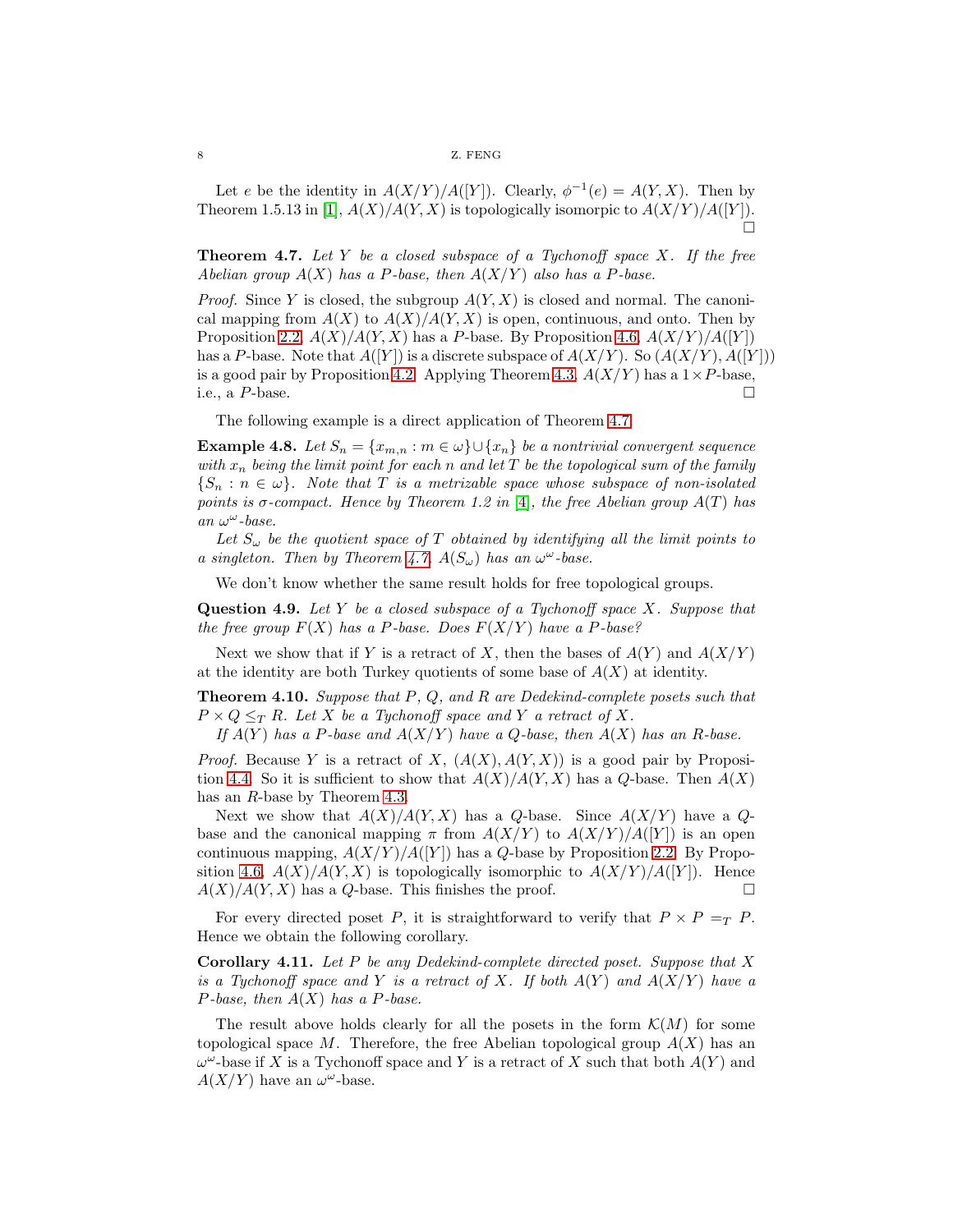#### 5. Topological Groups

<span id="page-8-0"></span>**Definition 5.1.** A space X is said to satisfy Property  $(AS)$  if the following holds:

(AS): for any family  $\{x_{m,n} : m,n \in \omega\} \subseteq X$  with  $\lim_m x_{m,n} = x$  for all  $n \in \omega$ , there exist two strictly increasing sequences of natural numbers  ${m_k : k \in \omega}$  and  ${n_k : k \in \omega}$  such that  $\lim_k x_{m_k,n_k} = x$ .

It is proved that in [\[17\]](#page-11-3) any Fréchet-Urysohn topological group satisfies Property (AS).

**Theorem 5.2.** Let  $P = \mathcal{K}(M)$  for a separable metric space M. If G is a Fréchet-Urysohn topological group with a  $P$ -base, then  $G$  is first-countable, hence metrizable.

*Proof.* Let e be the identity element in G and  $\mathcal{U} = \{U_p : p \in P\}$  be an open P-base at the identity e.

For any separable metric space  $M, P = \mathcal{K}(M)$  endowed with the Vietoris topology is also separable metrizable, hence second countable. Also if  $p_n$  converges to p in P, then  $p^* = p \cup (\bigcup \{p_n\})$  is also compact, hence it is an element in P with  $p_n \subset p^*$  and  $p \subset p^*$ .

Fix a countable base  $\{B_n : n \in \omega\}$  of P. For each  $p \in P$  and  $n \in \omega$  with  $p \in B_n$ , define  $D_n(p) = \bigcap \{U_q : q \in B_n\}.$  For each p, we list an increasing sequence of natural numbers  $\{n_i^p : i \in \omega\}$  such that  $p \in B_{n_i^p}$  for each i and  $\{B_{n_i^p} : i \in \omega\}$  is a decreasing base of P.

First, we claim that for each  $p \in P$  there exists i such that  $D_{n_i^p}(p)$  is a neighborhood of the identity e. Suppose for contradiction that there exists  $p \in P$  such that  $D_{n_i^p}(p)$  is not a neighborhood of e for each  $i \in \omega$ . Hence e is in the closure of  $G \setminus D_{n_i^p}(p)$  for each  $i \in \omega$ . Since G is Fréchet-Urysohn, there exists a sequence  $\{x_{m,i}\}\$ in  $G \setminus D_{n_i^p}$  for each i such that  $\lim_m x_{m,i} = e$ . Then we apply Property (AS) to get strictly increasing sequences of natural numbers  ${m_k : k \in \omega}$  and  $\{i_k : k \in \omega\}$  such that  $\lim_k x_{m_k, i_k} = e$ . For each  $k \in \omega$ , pick  $q_k \in B_{n_{i_k}^p}$  such that  $x_{m_k,i_k} \notin U_{q_k}$ . Clearly  $q_k$  converges to p in P. Hence  $p^* = p \cup \bigcup \{q_k : k \in \omega\}$  is also compact in M, hence it is in  $\mathcal{K}(M)$ . Since  $q_k \leq p^*$  for each  $k, U_{q_k} \supset U_{p^*}$ . Therefore  $x_{m_k,i_k} \notin U_{p^*}$  for each  $k \in \omega$ . This contradicts with  $\lim_k x_{m_k,i_k} = e$  because  $U_{p^*}$  is an open neighborhood of e.

For each  $p \in U$ , fix the minimal natural number  $i_p$  such that  $D_{n_{i_p}^p}(p)$  is a neighborhood of e. The family  $\{D_{n_{i_p}^p}(p) : p \in P\}$  is clearly countable. By the definition of  $D_n(p)$ , the family  $\{\text{int}(D_{n_{i_p}^p}(p)) : p \in P\}$  is a countable base at the identity e. Hence, G is first-countable.  $\square$ 

**Question 5.3.** Suppose G is a Fréchet-Urysohn topological group such that a local base at the identity has Calibre  $(\omega_1, \omega)$ . Is G first-countable?

A topological space is angelic if every relatively countably compact set A in the space has a compact closure, i.e., relatively compact, and for each  $x$  in the closure of A there exists a sequence in A converging to x. Here, a subset A of a space X is relatively countably compact if every sequence in  $A$  has a cluster-point in  $X$ . A space is said to be strictly angelic if it is angelic and each separable compact subset is first-countable. It is known that any topological group is a uniform space and in uniform spaces, it is shown in [\[8\]](#page-11-17) that any relatively countably compact subset is precompact. A subset  $B$  of a topological group  $G$  is said to be precompact in  $G$  if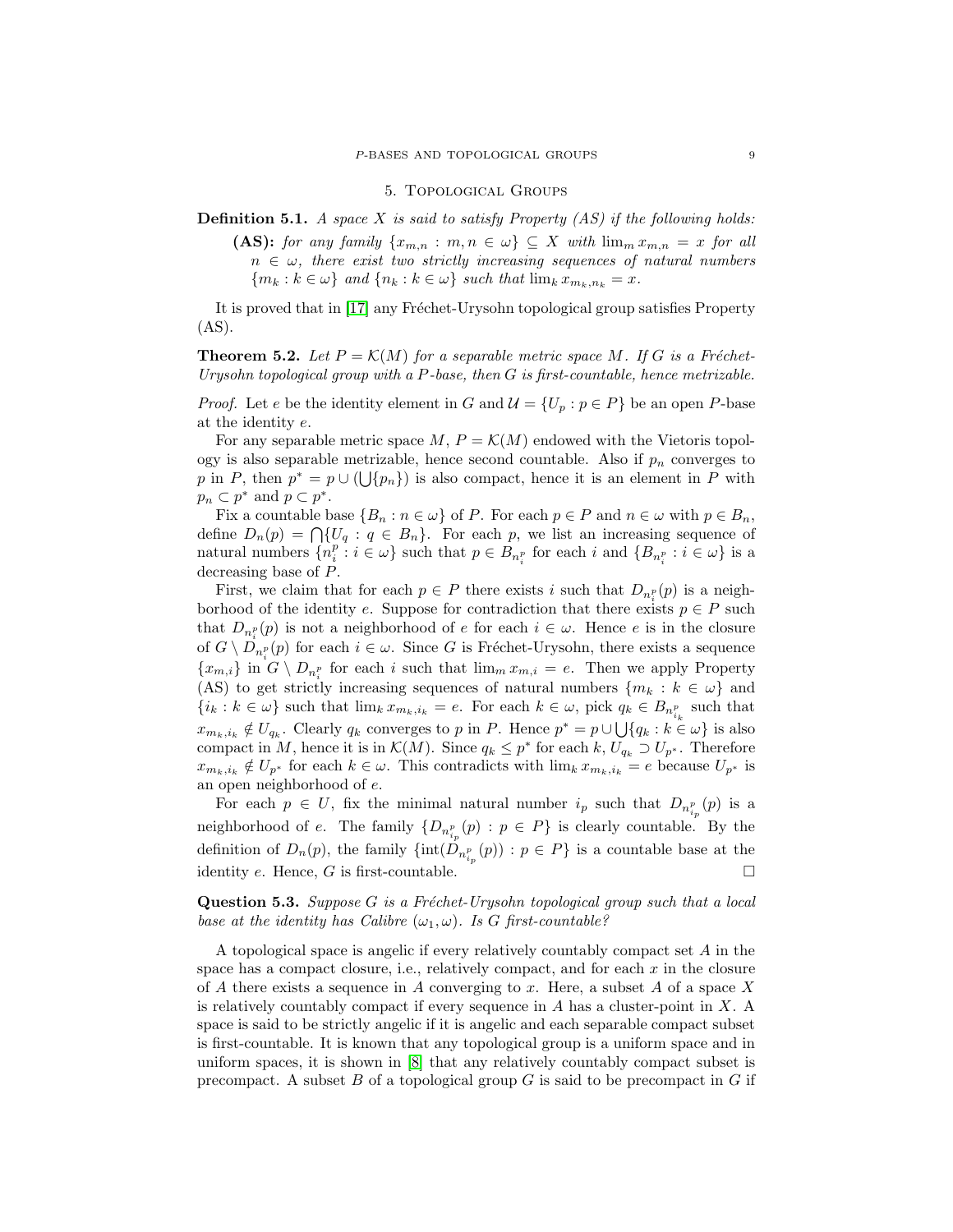10 Z. FENG

for any neighbourhood U of the identity in G there is a finite subset set  $F \subset G$  such that  $B \subset FU$  and  $B \subset UF$ . It is known [\[1\]](#page-11-16) that any precompact set is relatively compact in Raikov complete topological groups.

Let  $K$  be a compact space. Gartide and Morgan show in [\[13\]](#page-11-18) that  $K$  is compact if the off-diagonal subspace  $K^2 \setminus \Delta$  has a compact cover  $\mathcal D$  with Calibre  $(\omega_1, \omega)$ which swallows all the compact sets of  $K^2 \setminus \Delta$ , i.e.,  $\mathcal D$  is cofinal in  $\mathcal K(K^2 \setminus \Delta)$ .

The proof of the following result is very similar to Theorem 3.9 in [\[9\]](#page-11-1).

<span id="page-9-0"></span>**Theorem 5.4.** Let P be any directed set with Calibre  $(\omega_1, \omega)$ . If G is a topological group with a P-base, then every precompact subset  $K$  in  $G$  is metrizable. Consequently, G is strictly angelic.

*Proof.* Similar to Proposition 2.7 in [\[9\]](#page-11-1), the Raikov completion of any group with a P-base also has a P-base. So we can assume  $G$  is Raikov complete. Hence it is sufficient to show that every compact subset in  $G$  is metrizable. Let  $K$  be a compact subset of G and  $\{U_p : p \in P\}$  be a P-base at the identity e in G.

For each  $p \in P$ , define  $L_p = \{(x, y) \in K \times K : xy^{-1} \notin U_p\}$ . Note that each  $L_p$ is closed, hence compact in  $K \times K$ . We show that  $\mathcal{L} = \{L_p : p \in P\}$  is a P-ordered compact cover of the off-diagonal space  $K \times K \setminus \Delta$  which swallows all its compact sets. It is straightforward to verify that  $L_p \subset L_{p'}$  given  $p \leq p'$  in P. Let C be a compact subset of  $K \times K \setminus \Delta$ . Then  $\hat{C} = \{xy^{-1} : (x, y) \in C\}$  is a compact subset of G which doesn't contain the identity e. Since  $\{U_p : p \in P\}$  is a local base at the identity e, there exists a  $p_0 \in P$  such that  $U_{p_0} \subset G \setminus \hat{C}$ , furthermore,  $C \subset L_{p_0}$ . Therefore, the collection  $\mathcal L$  swallows all the compact subsets of  $K \times K \setminus \Delta$ . Then by [\[13\]](#page-11-18), K is metrizable. This finishes the proof.  $\square$ 

So next, we discuss some applications of Theorem [5.4](#page-9-0) in function spaces. For any Tychonoff space  $X$ , let  $C(X)$  be the space of continuous real-valued functions. We use  $C_p(X)$  to denote  $C(X)$  equipped with the pointwise convergence topology in which a basic neighborhood of  $f \in C(X)$  is  $B(f, F, \epsilon) = \{g : |f(x) - g(x)| < \epsilon\}$  $\epsilon$  for any  $x \in F$  where F is a finite subset of X and  $\epsilon$  is a positive real number.

The following result is proved in [\[14\]](#page-11-19). In fact, it is shown in [\[14\]](#page-11-19) that the neighborhood filter at the identity element **0** in  $C_p(X)$  is Tukey equivalent to  $[X]^{<\omega}$ .

**Proposition 5.5.** Let P be a poset with Caliber  $(\omega_1, \omega)$  with  $P \geq_T \omega$ . Then the following are equivalent:

- i)  $C_p(X)$  has a P-base;
- ii)  $C_p(X)$  is first-countable, i.e., has an  $\omega$ -base;
- iii)  $X$  is countable.

For any Tychonoff space X, it is known (see [\[17\]](#page-11-3)) that  $C_p(X)$  is angelic if X is web-compact. A topological space  $X$  is said to be web-compact if there exists a nonempty subset  $\Sigma$  of  $\omega^{\omega}$  and a family  $\{A_{\alpha}\}$  of subsets of X such that the following two conditions hold:

- i)  $X = \bigcup \{A_\alpha : \alpha \in \Sigma\};$
- ii) the sequence  $(x_k)_k$  has a cluster point in X if  $x_k \in C_{\alpha|k}$  for each k, here  $C_{\alpha|_k} = \bigcup \{ A_\beta : \beta(i) = \alpha(i) \text{ for all } i < k \}.$

We use  $C_k(X)$  to denote  $C(X)$  equipped with the compact-open topology in which a basic neighborhood of  $f \in C(X)$  is  $B(f, K, \epsilon) = \{g : |f(x) - g(x)| \leq$  $\epsilon$  for any  $x \in K$  where K is a compact subset of X and  $\epsilon$  is a positive real number.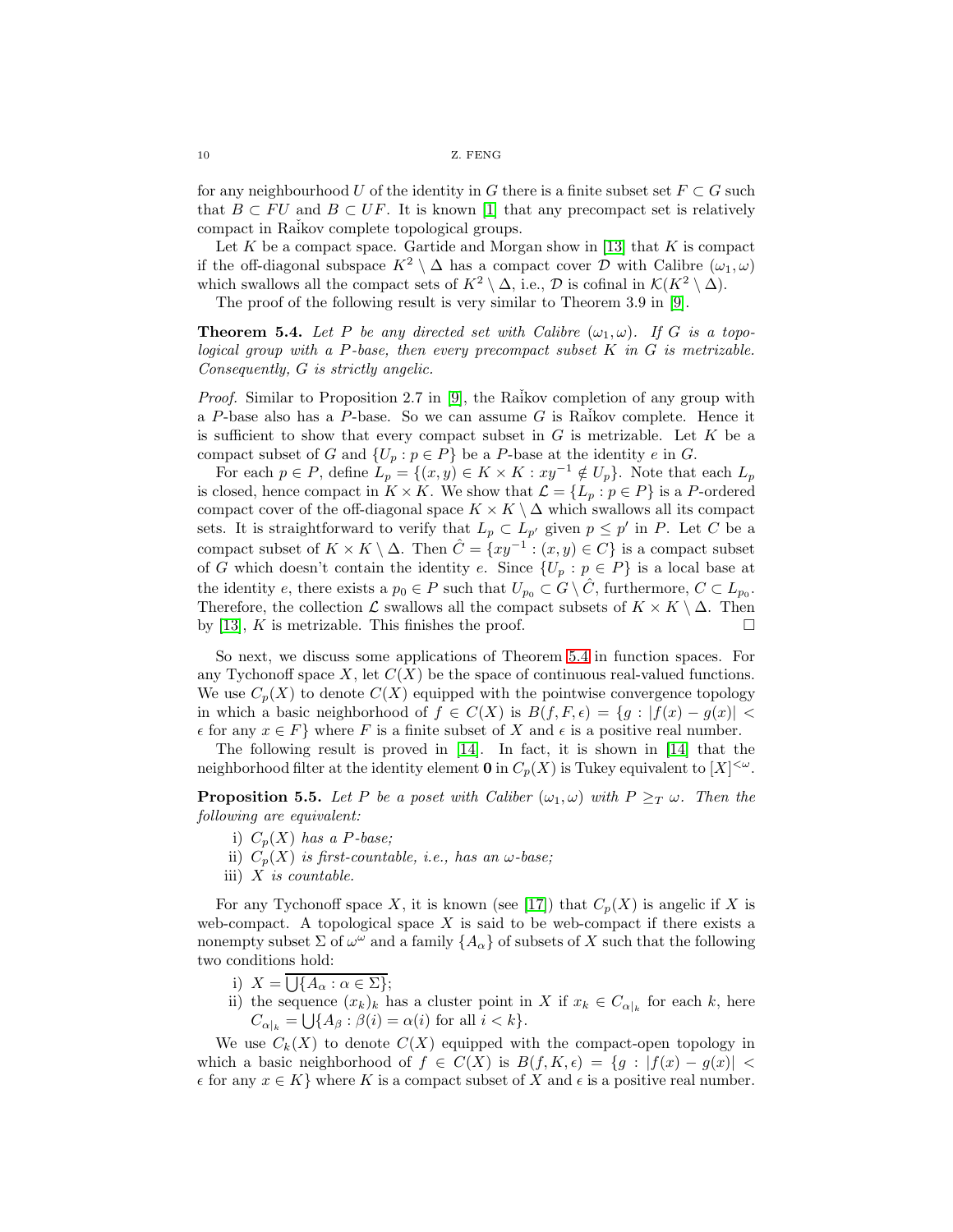Let M be a metric space. It is known (see Corollary 6.10 in [\[17\]](#page-11-3)) that  $C_k(M)$  is angelic if and only if  $M$  is separable. Here, we get a stronger result below.

Corollary 5.6. Let M be a metric space. Then the following are equivalent:

- i) M is separable;
- ii)  $C_k(M)$  is strictly angelic;
- iii)  $C_k(M)$  is angelic.

*Proof.* The implication of ii)→iii) is clear and iii)→i) is proved in [\[17\]](#page-11-3). It remains to prove  $i) \rightarrow ii$ .

Let M be a separable metric space. Then  $\mathcal{B} = \{B(0, K, 1/n) : K \in \mathcal{K}(M) \text{ and } n \in \mathcal{B}\}$  $\mathbb{N}$  is a local base at the identity **0** in  $C_k(M)$ . Clearly,  $\mathcal{B} = T \mathcal{K}(M) \times \omega$  which is known to have Calibre  $(\omega_1, \omega)$ . Hence by Theorem [5.4,](#page-9-0)  $C_k(M)$  is strictly angelic.  $\square$ 

It is proved in [\[17\]](#page-11-3) that  $C_k(\omega_1)$  has an  $\omega^{\omega}$ -base under the assumption  $\omega_1 = \mathfrak{b}$ , but not when  $\omega_1 < \mathfrak{b}$ . Note that  $\mathcal{K}(\omega_1) =_T \omega_1$ , hence it has Calibre  $(\omega_1, \omega)$ . Note that  $C_k(\omega_1)$  has a  $\mathcal{K}(\omega_1)\times\omega$ -base, hence an  $\omega_1\times\omega$ -base. Note that  $\omega_1$  has Calibre  $(\omega_1,\omega)$ , hence so does  $\omega_1 \times \omega$ . Therefore,  $C_k(\omega_1)$  is strictly angelic by Theorem [5.4.](#page-9-0) Also, using the fact  $\omega_1 \leq_T \omega^{\omega} \times \omega_1 \leq_T \mathcal{K}(\mathbb{Q})$  proved in [\[12\]](#page-11-20), it has a  $\mathcal{K}(\mathbb{Q})$ -base which clearly has Calibre  $(\omega_1, \omega)$ .

**Example 5.7.** The function space  $C_k(\omega_1)$  has a  $\mathcal{K}(\mathbb{Q})$ -base, hence it is strictly angelic.

Motivated by Theorem [5.4,](#page-9-0) it is natural to ask as in [\[9,](#page-11-1) Problem 6.5] whether it is sufficient for a topological group  $G$  to have an  $\omega^{\omega}$ -base if all precompact subsets in G are metrizable and the character of G is  $\leq$  0. Next we give an example which gives a consistent negative answer to this problem.

<span id="page-10-0"></span>**Example 5.8.** There is a topological Boolean group of character  $\chi(G) \leq \mathfrak{d}$  such that all the precompact subsets in G are metrizable and G doesn't have an  $\omega^{\omega}$ -base consistently, but it has a  $\mathcal{K}(\mathbb{Q})$ -base in ZFC.

*Proof.* Let  $X = 2^{\omega_1}$  with the  $G_{\delta}$ -topology, i.e., a basic open neighborhood of any  $x \in X$  is  $B_\alpha(x) = \{y : y(\gamma) = x(\gamma) \text{ for all } \gamma < \alpha\}$  for  $\alpha < \omega_1$ . Define the operation on X as  $(x + y)(\alpha) = x(\alpha) + y(\alpha)$  for each  $\alpha < \omega_1$  following the rules:  $0 + 0 = 0$ ,  $0 + 1 = 1 + 0 = 1$ , and  $1 + 1 = 0$ . It is straightforward to verify that X is a topological Boolean group. Also, any countable subset of  $X$  is closed and discrete, hence any precompact subset in  $X$  is finite, therefore metrizable.

Let 0 be the identity element in X, i.e.,  $\mathbf{0}(\alpha) = 0$  for each  $\alpha < \omega_1$ . For each  $\alpha < \omega_1$ , define  $B_\alpha(0) = \{y : y(\gamma) = 0 \text{ for all } \gamma < \alpha\}$ . Then  $\{B_\alpha(0) : \alpha < \omega_1\}$  is a local base at 0. Hence the topological group X has an  $\omega_1$ -base and its character is  $\leq$  0. Under the assumption  $\mathfrak{b} > \omega_1$ ,  $\omega_1$  is not a Tukey quotient of  $\omega^{\omega}$ , hence X doesn't have an  $\omega^{\omega}$ -base. Using the fact that  $\mathcal{K}(\mathbb{Q}) \geq_T \omega_1$  again, X has a  $\mathcal{K}(\mathbb{Q})$ -base in ZFC.  $\Box$ 

The answer to the following question is still unknown.

**Question 5.9.** Let G be a topological group of character  $\chi(G) \leq \mathfrak{d}$ . If all precompact subsets in G are metrizable, does G admit an  $\omega^{\omega}$ -base under the assumption  $\omega_1 = \mathfrak{b}$ ?

**Example 5.10.** There is a  $\sigma$ -compact Fréchet-Urysohn topological Boolean group which is not metrizable.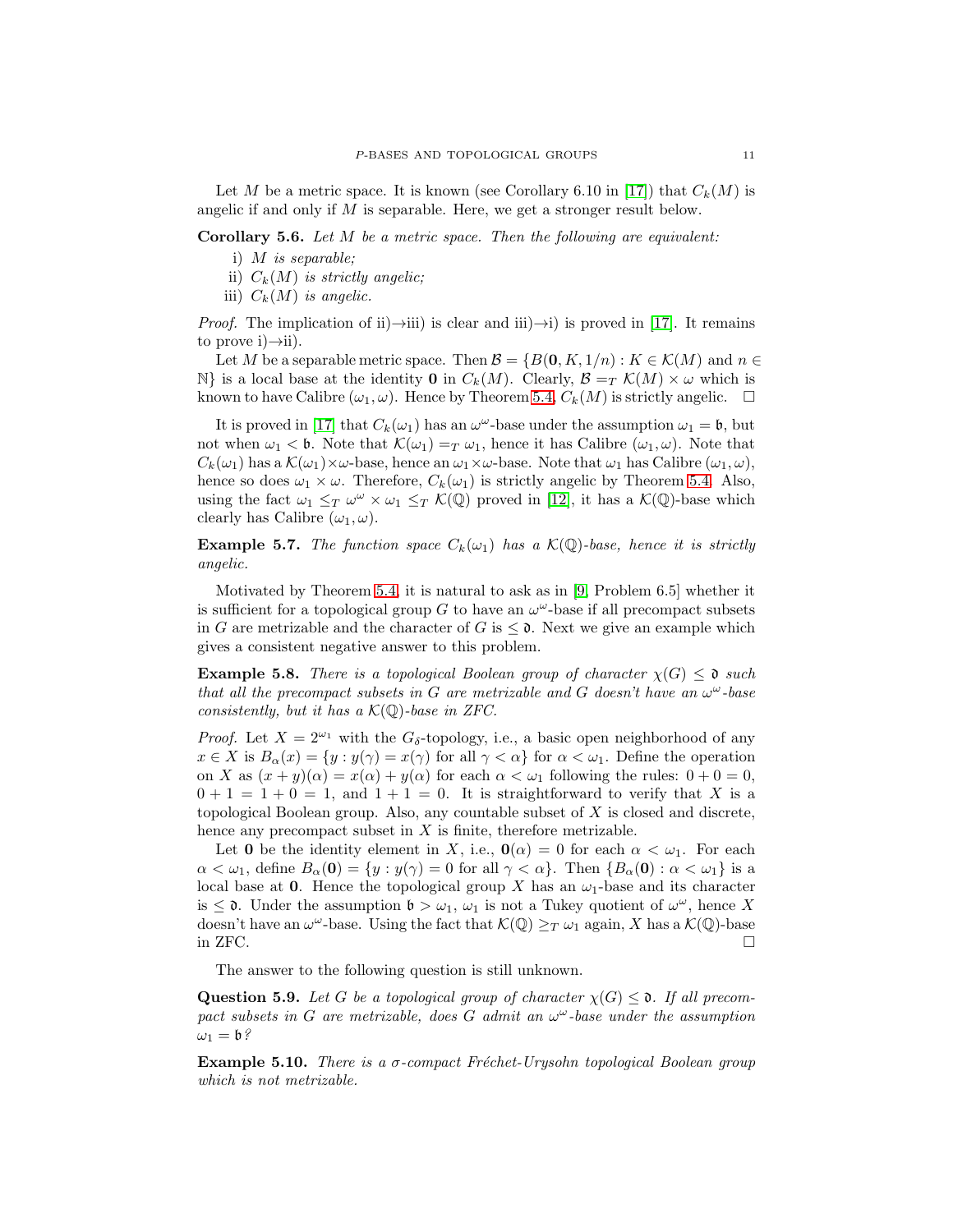*Proof.* Let  $X = \{x : x \in 2^{\omega_1} \text{ and } \text{supp}(x) \text{ is finite}\},\$ here  $\text{supp}(x) = \{\alpha : x(\alpha) \neq 0\}.$ The operation on X is same as the one defined in Example [5.8.](#page-10-0) Clearly, X is a Boolean group. Consider X as a subspace of  $2^{\omega_1}$  equipped with the product topology. Then the space  $X$  is Fréchet-Urysohn, but not metrizable.

Next we show that X is  $\sigma$ -compact. Define  $K_n = \{x : x \in X \text{ and } \text{supp}(x) \leq n\}.$ It suffices to show that  $K_n$  is a closed subset of  $2^{\omega_1}$  for each  $n \in \omega$ . Fix  $n \in \omega$  and  $x \notin K_n$ . Choose  $\{\alpha_1, \ldots, \alpha_{n+1}\}\$  such that  $x(\alpha_i) = 1$  for each  $i = 1, \ldots, n+1$ . Let  $B(x) = \{y : y(\alpha_i) = x(\alpha_i) \text{ for each } i = 1, \dots, n+1\}$  which is an open neighborhood of x. And,  $K_n \cap B(x) = \emptyset$ . Hence  $K_n$  is compact for each n. Therefore,  $X = \bigcup \{K_n :$  $n \in \omega$  is  $\sigma$ -compact.

Acknowledgements I am very grateful to Professors Gary Gruehage and Paul Gartside for their valuable comments and suggestions which improve the paper. I would also like to thank Professor Paul Gartside for Example [3.4](#page-4-0) and the anonymous reviewer for his/her valuable suggestions and corrections.

### **REFERENCES**

- <span id="page-11-16"></span>[1] A.V. Arhangel'skií and M.G. Tkachenko, *Topological Groups and Related Structures*, Atlantis Press and World Sci., Paris, 2008.
- <span id="page-11-12"></span>[2] E.K. van Douwen, The Integers and Topology, Handbook of Set-Theoretic Topology, North-Holland, Amsterdam (1984), 111–167.
- <span id="page-11-0"></span>[3] Taras Banakh, Topological spaces with an  $\omega^{\omega}$ -base, Dissertationes Math. 538 (2019), 141, DOI 10.4064/dm762-4-2018. MR3942223
- <span id="page-11-4"></span>[4] Taras Banakh and Arkady Leiderman,  $\omega^{\omega}$ -dominated function spaces and  $\omega^{\omega}$ -bases in free objects of topological algebra, Topology and Appl. 241 (2018), 203–241.
- <span id="page-11-8"></span>Alan Dow and Ziqin Feng, Compact spaces with a P-base, arxiv.org/abs/2008.04405.
- <span id="page-11-14"></span>[6] Ziqin Feng, Spaces with a Q-diagonal, Fund. Math. 245 (2019), no. 3, 305–320, DOI 10.4064/fm615-8-2018.
- <span id="page-11-2"></span>[7] J.C. Ferrando, J. Kąkol, M. L'opez-Pellicer, and S.A. Saxon, Tightness and distinguished Fréchet spaces, J. Math. Anal. Appl. 324 (2006), 862-881.
- <span id="page-11-17"></span>[8] K. Floret, Weakly compact sets, Lecture notes in Math. 801, Springer, Berlin, 1980.
- <span id="page-11-1"></span>[9] Saak Gabriyelyan, Jerzy Kąkol, and A.G. Leiderman, On topological groups with a small base and metrizability, Fund. Math.  $229$  (2015), no. 2, 129–158, DOI 10.4064/fm229-2-3.
- <span id="page-11-10"></span>[10] Paul Gartside, Tukey Order and Diversity of Free Abelian Topological Groups, Preprint.
- <span id="page-11-11"></span>[11] Paul Gartside and Ana Mamatelashvili, The Tukey order on compact subsets of separable metric spaces, J. Symb. Log. 81 (2016), no. 1, 18–200, DOI 10.1017/jsl.2015.49. MR3471135
- <span id="page-11-20"></span>[12]  $\_\_\_\_\_\$ , Tukey order, calibres and the rationals, Ann. Pure Appl. Logic 172 (2021), no. 1.
- <span id="page-11-18"></span>[13] Paul Gartside and Jeremiah Morgan, Calibres, compacta and diagonals, Fund. Math. 232 (2016), no. 1, 1–19.
- <span id="page-11-19"></span>[14] \_\_\_\_\_, Local networks for function spaces, Houston J. Math. 45 (2019), no. 3, 893-923.
- <span id="page-11-15"></span>[15] David Guerrero Sánchez, Spaces with an M-diagonal, Rev. R. Acad. Cienc. Exactas Fís. Nat. Ser. A Mat. Racsam 114 (2020), no. 1, 16–24, DOI 10.1007/S13398-019-00745-x. MR4039696
- <span id="page-11-9"></span>[16] D. Guerrero Sánchez and V. Tkachuk, *Domination by a Polish space of the complement of* the diagonal of X implies that X is cosmic, Topology and Appl. 212 (2016), 81–89.
- <span id="page-11-3"></span>[17] J. Kąkol, W. Kubiś, and M. Lopez-Pellicer, Descriptive topology in selected topics of functional analysis, Developments Math., Springer, 2011.
- <span id="page-11-5"></span>[18] A.G. Leiderman, V. Pestov, and A.H. Tomita, On topological groups admitting a base at the *identity indexed by*  $\omega^{\omega}$ , Fund. Math. **238** (2017), 79-100.
- <span id="page-11-13"></span>[19] Ana Mamatelashvili, Tukey order on sets of compact subsets of topological spaces, ProQuest LLC, An Arbor, MI, 2014. Thesis (Ph.D.)–University of Pittsburgh.
- <span id="page-11-6"></span>[20] Rongxin Shen and Ziqin Feng, On  $\omega^{\omega}$ -bases and  $\omega^{\omega}$ -weak bases, Houston J. Math. 46 (2020), no. 2, 507–518.
- <span id="page-11-7"></span>[21] John W. Tukey, Convergence and Uniformity in Topology, Annals of Mathematics Studies, no. 2, Princeton University Press, Princeton, N. J., 1940. MR0002515